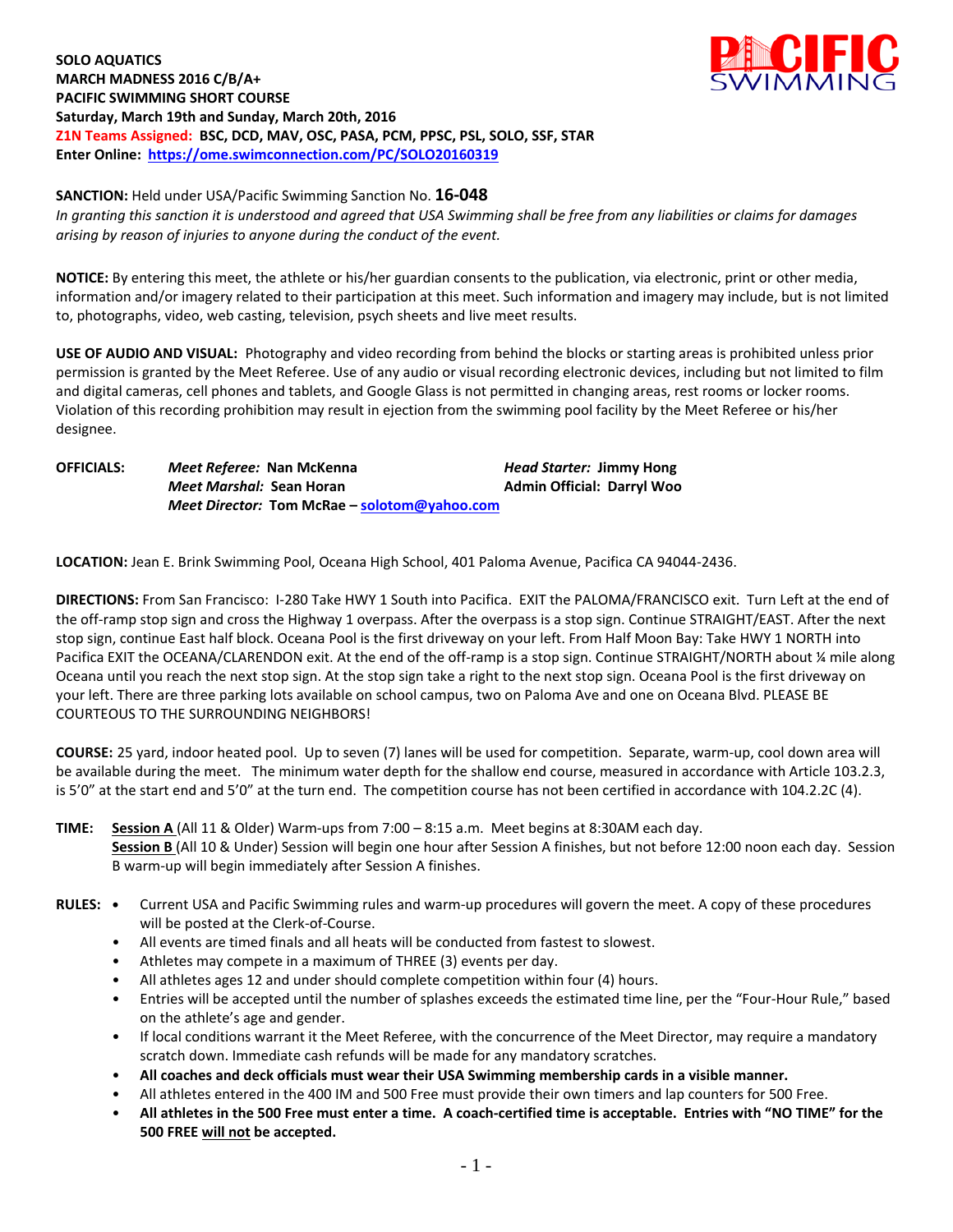**ATTENTION HIGH SCHOOL ATHLETES:** If you are a high school athlete in competition season, you need to be unattached from this meet. It is your responsibility to be unattached from this meet. You can un-attach at the meet if necessary. This does not apply to athletes swimming under the rules of the Nevada Interscholastic Activities Association (NIAA).

**UNACCOMPANIED ATHLETES:** Any USA-S athlete-member competing at the meet must be accompanied by a USA Swimming member-coach for the purposes of athlete supervision during warm-up, competition and warm-down. If a coach-member of the athlete's USA-S Club does not attend the meet to serve in said supervisory capacity, it is the responsibility of the athlete or the athlete's legal guardian to arrange for supervision by a USA-S member-coach. The Meet Director or Meet Referee may assist the athlete in making arrangements for such supervision; however, it is recommended that such arrangements be made in advance of the meet by the athlete's USA-S Club Member-Coach.

**RACING STARTS:** Athletes must be certified by a USA-S member-coach as being proficient in performing a racing start, or must start the race in the water. It is the responsibility of the athlete or the athlete's legal guardian to ensure compliance with this requirement.

## **RESTRICTIONS:**

- Smoking and the use of other tobacco products is prohibited on the pool deck, in the locker rooms, in spectator seating, in standing areas and in all areas used by athletes, during the meet and during warm-up periods.
- Destructive devices, to include but not limited to, explosive devices and equipment, firearms (open and concealed), blades, knives, mace, stun guns and blunt objects are strictly prohibited in the swimming facility and surrounding areas. If observed, the Meet Referee and his/her designee may ask that these devices be stored safely away from the public or removed from the facility. Noncompliance may result in the reporting to law enforcement authorities and ejection from the facility. Law enforcement officers (LEO) are exempt per applicable laws.
- Sale and use of alcoholic beverages is prohibited in all areas of the meet venue.
- No glass containers are allowed in the meet venue.
- No propane heater is permitted except for snack bar/meet operations.
- All shelters must be properly secured and only on designate areas. Pool side areas are reserved for coaches and officials only. All other shelters will be on other designated areas only.
- Pets, not including guide dogs, are strictly prohibited in all areas of the meet venue.
- Changing into or out of swimsuits other than in locker rooms or other designated areas is prohibited.

## **ELIGIBILITY:**

- Athletes must be current members of USA-S and enter their name and registration number on the meet entry card as they are shown on their Registration Card. If this is not done, it may be difficult to match the athlete with the registration and times database. The meet host will check all athlete registrations against the SWIMS database and if not found to be registered, the Meet Director shall accept the registration at the meet (a \$10 surcharge will be added to the regular registration fee). Duplicate registrations will be refunded by mail.
- Athletes in the "A" Division must have met at least the listed "PC-A" time standard. Athletes in the "B" Division must have met at least the listed "PC-B" time standard. All entry times slower than the listed "PC-B" time standard will be in the "C" Division.
- Entries with **"NO TIME" will be ACCEPTED. (EXCEPTION – 500 FREE. SEE RULES)**
- Entry times submitted for this meet will be checked against a computer database and may be changed in accordance with Pacific Swimming Entry Time Verification Procedures.
- Disabled athletes are welcome to attend this meet and should contact the Meet Director or Meet Referee regarding and special accommodations on entry times and seeding per Pacific Swimming policy.
- Athletes 19 years of age and over may compete in the 13 & Over events for time only, no awards. Such athletes must have met standards for the 17-18 age group.
- The athlete's age will be the age of the athlete on the first day of the meet.

**ENTRY PRIORITY:** Zone 1 North athletes from **BSC, DCD, MAV, OSC, PASA, PCM, PPSC, PSL, SOLO, SSF, and STAR** entering online must do so by **11:59 PM on Wednesday, March 2nd** in order to receive priority acceptance to the meet. Surface mail entries must be postmarked by Monday, February 29th in order to receive priority acceptance to the meet. No athletes other than those from **BSC, DCD, MAV, OSC, PASA, PCM, PPSC, PSL, SOLO, SSF, and STAR** may enter the meet until the priority period has closed.

**ENTRY FEES:** \$4.00 per event plus an \$8.00 participation fee per swimmer. Entries will be rejected if payment is not sent at time of request. No refunds will be made, except mandatory scratch downs.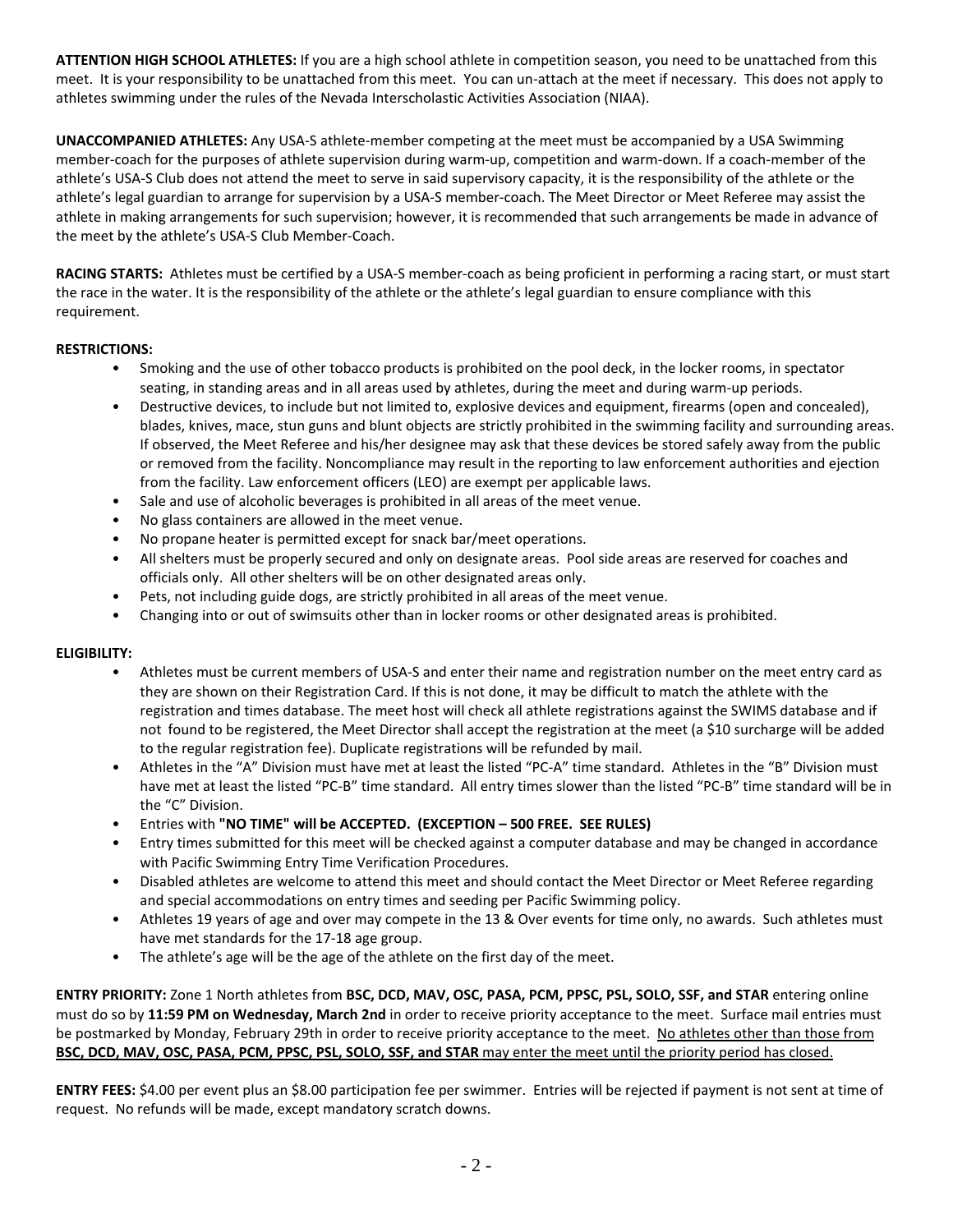**ONLINE ENTRIES:** To enter on-line go to **<https://ome.swimconnection.com/PC/SOLO20160319>** to receive an immediate entry confirmation. This method requires payment by credit card. Swim Connection LLC charges a processing fee for this service, equal to \$1 per swimmer plus 5% of the total Entry Fees. Please note that the processing fee is a separate fee from the Entry Fees. If you do not wish to pay the processing fee, enter the meet using a mail entry. **Entering online is a convenience, is completely voluntary, and is in no way required or expected of an athlete by Pacific Swimming.** Online entries will be accepted through **Wednesday, March 9th, at 11:59 PM.**

**MAILED OR HAND DELIVERED ENTRIES**: Entries must be on the attached consolidated entry form. Forms must be filled out completely and printed clearly with the athlete's best time. Entries must be postmarked by midnight, Monday, March 7th, 2016 or hand delivered by 6:30 p.m. Wednesday, March 9th, 2016. No late entries will be accepted. Requests for confirmation of receipt of entries should include a self-addressed envelope.

| Make check payable to: SOLO |                      |                                           |                         |  |  |  |  |  |  |
|-----------------------------|----------------------|-------------------------------------------|-------------------------|--|--|--|--|--|--|
| Mail entries to: SOLO       |                      | <b>Hand deliver entries to: Fom McRae</b> |                         |  |  |  |  |  |  |
|                             | P.O. Box 7266        |                                           | 800 Sea Spray Lane #304 |  |  |  |  |  |  |
|                             | Menlo Park. CA 94025 |                                           | Foster City, CA 94404   |  |  |  |  |  |  |

**CHECK-IN:** The meet will be deck seeded. No event shall be closed more than 30 minutes before the scheduled start of the session. Athletes must check-in at the Clerk-of-Course. Close of check-in for all individual events shall be no more than 60 minutes before the estimated time of the start of the first heat of the event. Athletes who do not check in will not be seeded and will not be seeded in that event.

**SCRATCHES:** Athletes shall inform themselves of the meet starting time and shall report to the proper meet authorities promptly upon call. Any athletes not reporting for or competing in an individual timed final event *shall not* be penalized.

**AWARDS:** Individual awards will be awarded in the A, B, and C division. Ribbons for First through Eighth place will be given to the following age groups: 6 & Under, 7-8, 9-10, 11 – 12. Athletes 13 years of age and older will not receive awards. "A" time medals will be given to swimmers achieving a new "A" National Motivational time standards, regardless of place achieved in the event. Awards for athletes 12 & younger must be picked up at the meet by coaches at the end of each session. Awards will not be mailed.

**ADMISSION:** Free. A program will NOT be available.

**REFRESHMENTS:** A snack bar will be available throughout the competition. Coaches and working deck officials will be provided lunch. Hospitality will serve refreshments to timers and volunteers.

**MISCELLANEOUS:** No overnight parking is allowed. Facilities will not be provided after meet hours. All participating clubs are expected to provide lane timers based upon the number of swimmers registered to swim each day. Club timing lanes will be assigned and coaches will be notified of assignments during the week prior to the meet.

**MINIMUM OFFICIALS:** Clubs must follow Zone 1 North rules for providing officials. Each club must provide officials for each session according to the number of athletes entered in that session, following the table below. Clubs that do not provide sufficient officials must provide coaches to act in the place of officials

| Club athletes entered in session | <b>Trained and carded officials requested</b> |
|----------------------------------|-----------------------------------------------|
| $1 - 10$                         |                                               |
| $11 - 25$                        |                                               |
| $26 - 50$                        |                                               |
| 51-75                            |                                               |
| 76-100                           |                                               |
| 100 or more                      | 5 (+1 for every additional 25 athletes)       |

#### **EVENT SUMMARY**

|        | <b>SATURDAY</b> |        |        | <b>SUNDAY</b> |          |        |        |  |  |
|--------|-----------------|--------|--------|---------------|----------|--------|--------|--|--|
| 8 & UN | $9 - 10$        | 11-12  | 13-18  | 8 & UN        | $9 - 10$ | 11-12  | 13-18  |  |  |
| 50 BK  | 50 FR           | 200 BK | 100 BK | 50 FR         | 100 FR   | 50 BK  | 200 FR |  |  |
| 25 FL  | 50 FL           | 100 BR | 200 BR | 25 BK         | 50 BK    | 200 FL | 100 FL |  |  |
| 25 FR  | 100 BK          | 100 FR | 50 FR  | 25 BR         | 100 BR   | 200 FR | 100 FR |  |  |
| 100 IM | 500 FR          | 100 IM | 500 FR | 100 FR        | 100 IM   | 400 IM | 200 IM |  |  |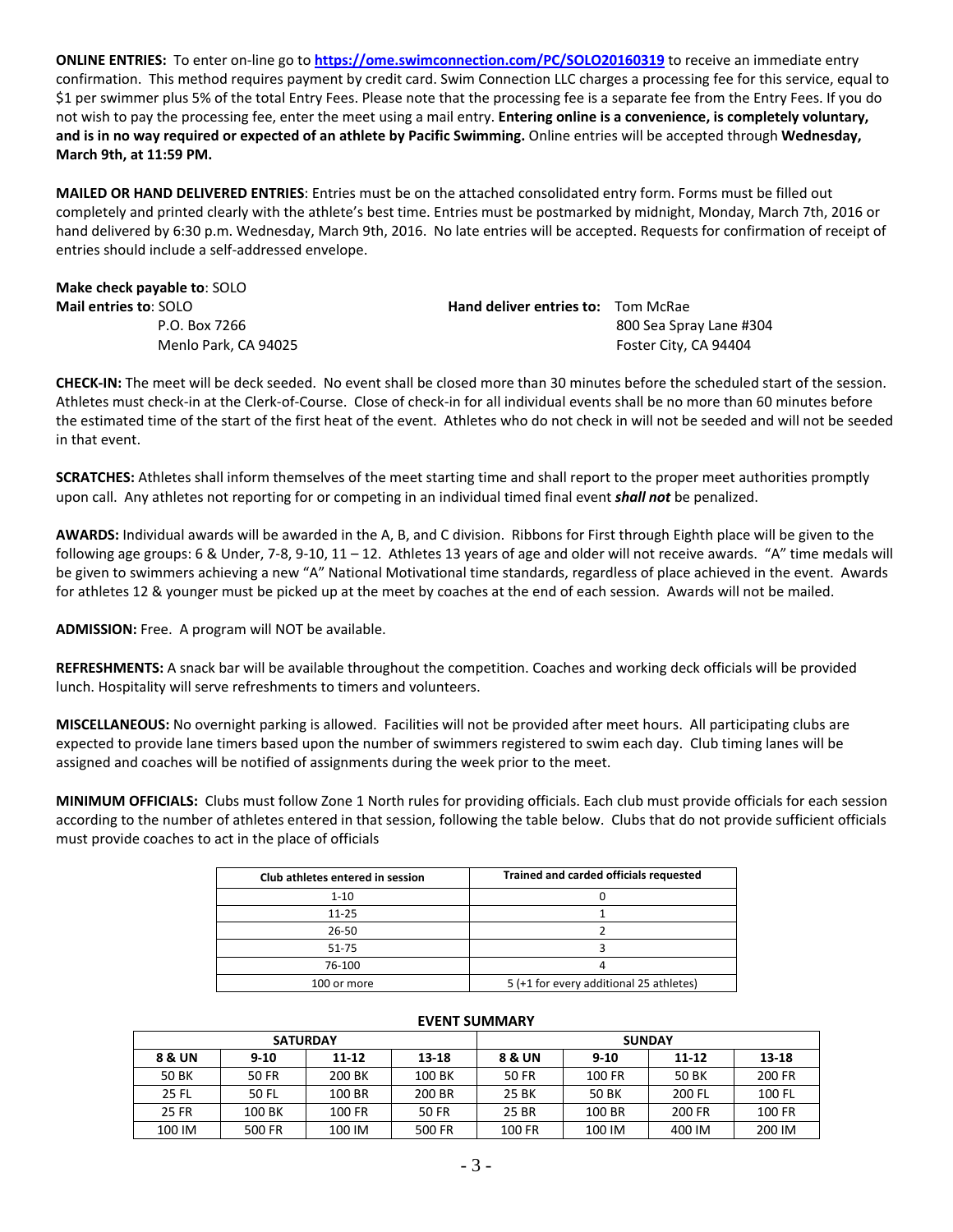### **EVENTS**

| SATURDAY, March 19th |                    |                |  |  |  |  |  |  |
|----------------------|--------------------|----------------|--|--|--|--|--|--|
| <b>SESSION A</b>     |                    |                |  |  |  |  |  |  |
| GIRLS #              | <b>EVENT</b>       |                |  |  |  |  |  |  |
| 1                    | 11-12 200 BACK     | $\overline{2}$ |  |  |  |  |  |  |
| 3                    | 13-14 100 BACK     | 4              |  |  |  |  |  |  |
| 5                    | 15 - OV 100 BK     | 6              |  |  |  |  |  |  |
| 7                    | 11-12 100 BREAST   | 8              |  |  |  |  |  |  |
| 9                    | 13-14 200 BREAST   | 10             |  |  |  |  |  |  |
| 11                   | 15 - OV 200 BREAST | 12             |  |  |  |  |  |  |
| 13                   | $11 - 12$ 100 FREE | 14             |  |  |  |  |  |  |
| 15                   | 13-14 50 FREE      | 16             |  |  |  |  |  |  |
| 17                   | 15 - OV 50 FREE    | 18             |  |  |  |  |  |  |
| 19                   | 11-12 100 IM       | 20             |  |  |  |  |  |  |
| 21                   | 13-14 500 FREE     | 22             |  |  |  |  |  |  |
| 23                   | 15 - OV 500 FREE   | 24             |  |  |  |  |  |  |
|                      | <b>SESSION B</b>   |                |  |  |  |  |  |  |
| 25                   | 8 - UN 50 BACK     | 26             |  |  |  |  |  |  |
| 27                   | $9 - 1050$ FREE    | 28             |  |  |  |  |  |  |
| 29                   | 8 - UN 25 FLY      | 30             |  |  |  |  |  |  |
| 31                   | 9 - 10 50 FLY      | 32             |  |  |  |  |  |  |
| 33                   | 8 - UN 25 FREE     | 34             |  |  |  |  |  |  |
| 35                   | 9-10 100 BACK      | 36             |  |  |  |  |  |  |
| 37                   | 8-UN 100 IM        | 38             |  |  |  |  |  |  |
| 39                   | $9 - 10500$ FREE   | 40             |  |  |  |  |  |  |

|                | SATURDAY, March 19th |                | SUNDAY, MARCH 20th |                    |              |  |  |
|----------------|----------------------|----------------|--------------------|--------------------|--------------|--|--|
|                | <b>SESSION A</b>     |                |                    | <b>SESSION A</b>   |              |  |  |
| GIRLS #        | <b>EVENT</b>         | <b>BOYS#</b>   | GIRLS#             | <b>EVENT</b>       | <b>BOYS#</b> |  |  |
| $\mathbf{1}$   | 11-12 200 BACK       | $\overline{2}$ | 41                 | 13-14 200 FREE     | 42           |  |  |
| 3              | 13-14 100 BACK       | 4              | 43                 | 15 - OV 200 FREE   | 44           |  |  |
| 5              | 15 - OV 100 BK       | 6              | 45                 | 11-12 50 BACK      | 46           |  |  |
| $\overline{7}$ | 11-12 100 BREAST     | 8              | 47                 | 13-14 100 FLY      | 48           |  |  |
| 9              | 13-14 200 BREAST     | 10             | 49                 | 15 - OV 100 FLY    | 50           |  |  |
| 11             | 15 - OV 200 BREAST   | 12             | 51                 | 11-12 200 FLY      | 52           |  |  |
| 13             | $11 - 12$ 100 FREE   | 14             | 53                 | $13 - 14$ 100 FREE | 54           |  |  |
| 15             | 13-14 50 FREE        | 16             | 55                 | 15 - OV 100 FREE   | 56           |  |  |
| 17             | 15 - OV 50 FREE      | 18             | 57                 | 11-12 200 FREE     | 58           |  |  |
| 19             | 11-12 100 IM         | 20             | 59                 | 13 - 14 200 IM     | 60           |  |  |
| 21             | 13-14 500 FREE       | 22             | 61                 | 15 - OV 200 IM     | 62           |  |  |
| 23             | 15 - OV 500 FREE     | 24             | 63                 | 11 - 12 400 IM     | 64           |  |  |
|                | <b>SESSION B</b>     |                |                    | <b>SESSION B</b>   |              |  |  |
| 25             | 8 - UN 50 BACK       | 26             | 65                 | 8-UN 50 FREE       | 66           |  |  |
| 27             | $9 - 1050$ FREE      | 28             | 67                 | $9 - 10100$ FREE   | 68           |  |  |
| 29             | 8 - UN 25 FLY        | 30             | 69                 | 8-UN 25 BACK       | 70           |  |  |
| 31             | 9 - 10 50 FLY        | 32             | 71                 | $9 - 1050$ BACK    | 72           |  |  |
| 33             | 8 - UN 25 FREE       | 34             | 73                 | 8-UN 25 BREAST     | 74           |  |  |
| 35             | 9-10 100 BACK        | 36             | 75                 | 9 - 10 100 BREAST  | 76           |  |  |
| 37             | 8-UN 100 IM          | 38             | 77                 | 8- UN 100 FREE     | 78           |  |  |
| 39             | $9 - 10500$ FREE     | 40             | 79                 | 9-10 100 IM        | 80           |  |  |

# **All 400 IM and 500 Free athletes must provide their own timers. All 500 Free athletes must also provide their own lap counters.**

Use the following URL to find the time standards:<http://www.pacswim.org/swim-meet-times/standards>